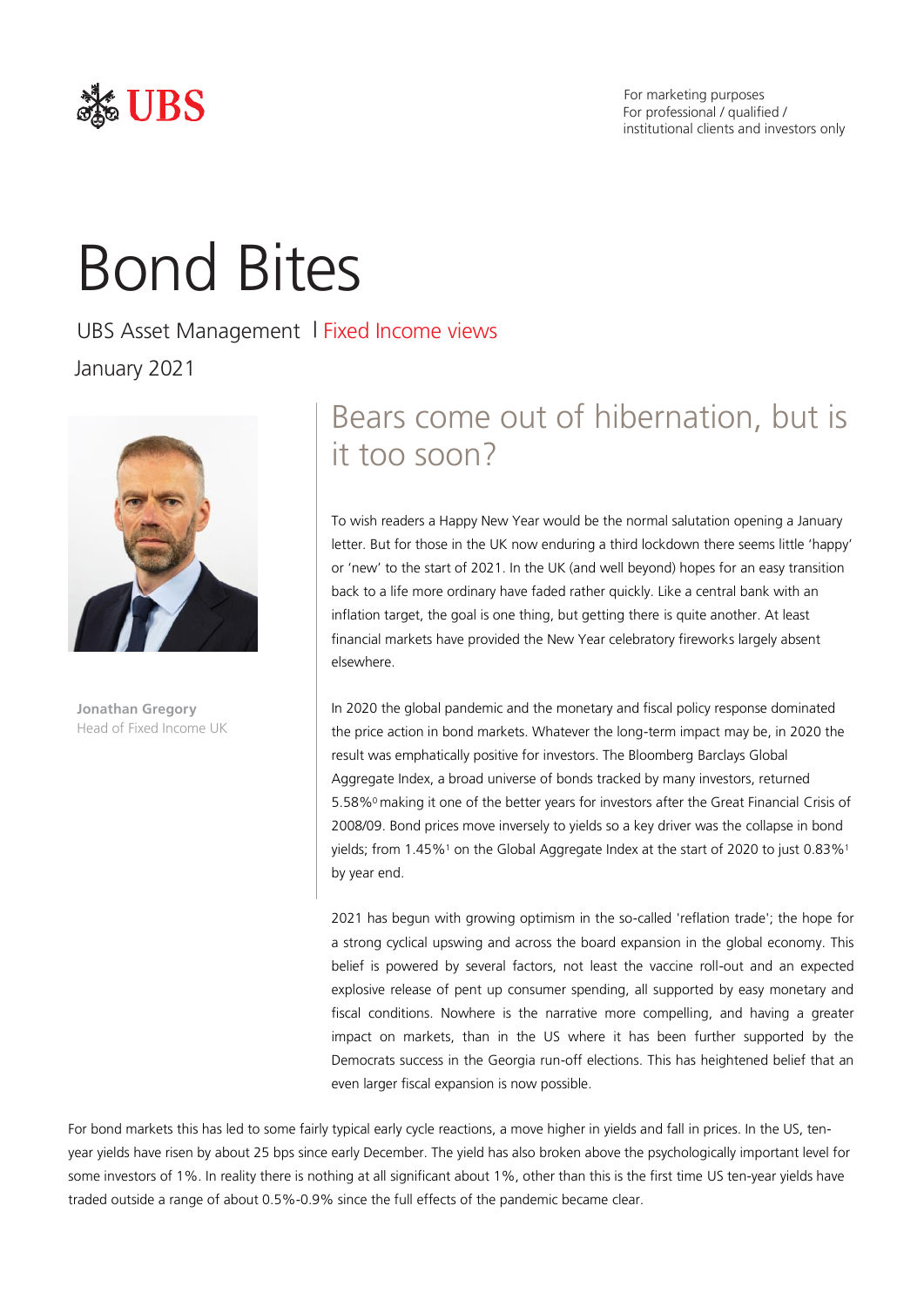

**Chart 1 – US 10-year Treasury yield in 2020/21**

Source: Bloomberg, as at 11 January 2021

The question now is whether recent events, and the assumed recovery from the pandemic, will be enough to finally end the near forty year bull market in bonds? Nobody can be completely sure today but, if this is to be the end of the bond bull market, then that will require not just a cyclical rebound but a reversal in the structural forces that have driven bond yields lower over time. After all, Chart 2 highlights that there have been many short-lived cyclical rebounds in yields but the overall structural trend lower has been incredibly durable.



**Chart 2 - US 10-year Treasury yield since 1965**

Source: Bloomberg, as at 11 January 2021

What are the bearish arguments for bonds today and how should we think about them?

**Supply;** For some commentators the sheer volume of debt issuance to come, especially from governments, will be enough to cause severe indigestion in markets. And it is an argument that is intuitively appealing; after all, we know most real world situations where more supply means lower prices (all else being equal). The problem with this argument today is that, for debt, all the evidence points exactly the other way. Chart 3 highlights the dramatic expansion of global debt levels both in absolute levels and relative to global output (this data is across government, corporates and households and developed and emerging markets)<sup>2</sup> .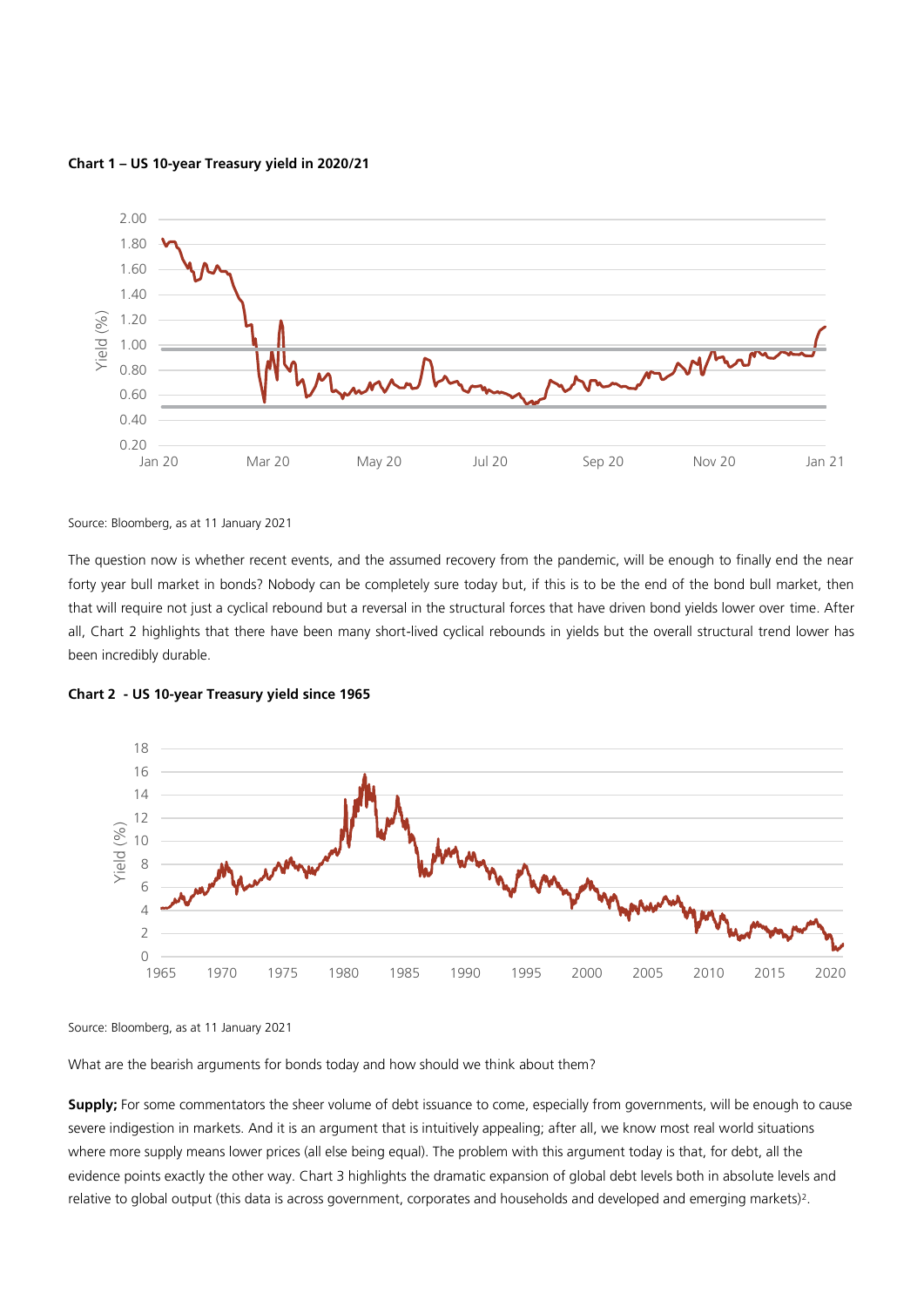



# Source: IIF, BIS, IMF, National Sources, January 2021.

But we know that over time, central bank policy rates and bond yields more broadly have fallen in the face of rising debt levels (as chart 2 displays). So for those advocating a bearish stance on bonds, based on a looming supply argument, this actually goes in the face of empirical evidence which shows the opposite relationship– rising debt levels imply lower yields. If the expectation of supply alone is driving bond yields higher then the effect is likely to be very short lived.

**Central bank intervention;** The recent rise in bond yields might also be justified if optimism for 2021 implies a move higher in central bank policy rates, or less quantitative easing. But in reality there is no prospect of central bank policy tightening this year in most markets. To take the US again as an example, the Federal Reserve (Fed) has been at pains to guide markets not to expect rate hikes until after 2023 – even upgrading their inflation management framework last year to make rate hikes less likely in 2021 than they would have been in prior years<sup>3</sup>. And today central banks are generally active in managing yields across the curve. It is doubtful the Fed would tolerate a sustained move higher in long dated yields for fear that higher funding costs would derail the recovery. As recently as December the Fed confirmed that its asset purchases would be maintained at USD 120 billion per month "until there has been substantial<sup>4</sup> further progress towards the Committee's maximum employment and price stability goals"<sup>4</sup>. If required, asset purchases can easily be shifted to keep yields capped at any point along the curve. So again, bond bears expecting the recovery to trigger a policy reversal are likely to be disappointed.

**Inflation**; It is also possible that the move higher in yields reflects worries about inflation. This is certainly a legitimate concern if the expected expansion in consumer spending and corporate investment later in 2021 hits supply shortages in goods and services. Although realized inflation is currently running well below the Fed's target, some market pricing of forward-looking inflation instruments have increased recently. For instance, chart 4 shows so called 'break-even inflation' for 10-year US government bonds – in effect, the market pricing of expected average inflation over the next 10 years. It is noticeable that it has increased sharply from very low levels in the summer and has touched 2% for the first time since 2018<sup>5</sup> . So clearly rising inflation is a concern that is being priced in for 2021 and beyond.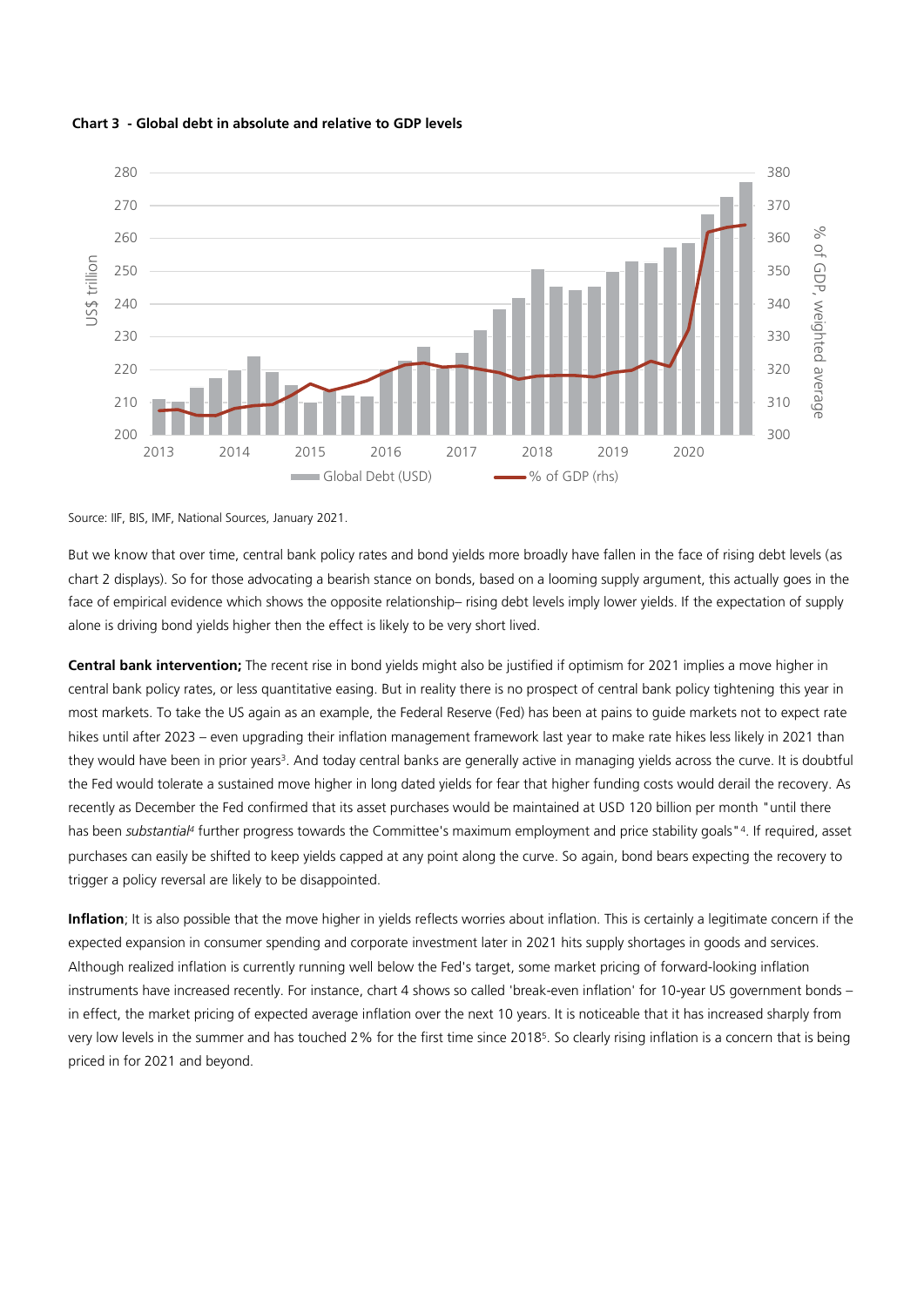



Source: Bloomberg, as at 11 January 2021

In the light of recent events, higher US inflation expectations are reasonable in the short term; But a serious breakout to the upside in 2021 seems unlikely now given that most economies are still operating with substantial output gaps (i.e. their productive capacity is well in excess of actual output) so there is plenty of economic slack. US unemployment for instance is still running at just under 7%<sup>6</sup> , compared with under 4%<sup>6</sup> a year ago.

At face value, this implies we are seeing only a cyclical upswing in yields similar to those that have proved relatively short lived in previous episodes in Chart 2 as excess capacity will limit the prospect for supply led inflation. And savings still run ahead of desired investment in many economies limiting upside inflation risks still further.

But bond investors must be continually on their guard. As I have argued before, aggressive fiscal policy interventions, challenges to globalization, some push back against the integration of China and others into the global supply chain and policies to reverse rising inequality may indeed be structural changes evident today that herald a secular change in the inflation outlook. If these effects gain traction in 2021 then inflation expectations and yields could start to creep higher still.

As we step optimistically, but cautiously, into 2021 then these are the cross currents we must manage. Our message though remains the same – rather than large outright directional positions on either higher or lower yields, bond investors will be better served by flexibility in approach and diversification of positions.

For more information on our recommended approach and current investment views please click [here.](https://www.ubs.com/global/en/asset-management/insights/asset-class-research/fixed-income-research/fixed-income-pm-corner.html)

0 Source: Bloomberg, 31 December 2020, in USD hedged terms

1 Source: Bloomberg, start of year: 1 January 2020, end of year: 31 December 2020.

The same point was conveyed in the August 2020 edition of Bond Bites[: https://www.ubs.com/global/en/asset-management/insights/asset-class](https://www.ubs.com/global/en/asset-management/insights/asset-class-research/fixed-income-research/2020/bond-bites-aug-2020.html)[research/fixed-income-research/2020/bond-bites-aug-2020.html](https://www.ubs.com/global/en/asset-management/insights/asset-class-research/fixed-income-research/2020/bond-bites-aug-2020.html)

3 Refer to the October 2020 edition of Bond Bites[: https://www.ubs.com/global/en/asset-management/insights/asset-class-research/fixed-income](https://www.ubs.com/global/en/asset-management/insights/asset-class-research/fixed-income-research/2020/bond-bites-oct-2020.html)[research/2020/bond-bites-oct-2020.html](https://www.ubs.com/global/en/asset-management/insights/asset-class-research/fixed-income-research/2020/bond-bites-oct-2020.html)

4 My emphasis. Source: Federal Reserve FOMC meeting 16 December 2020.

5 In fact the Fed's preferred inflation measure (and target) and inflation as represented by the breakeven rate are slightly different, but the same principle holds; forward-looking expectations for both have moved higher in recent months.

6 Source: US Bureau of Labor Statistics, 8 January 2021

# **Past performance is not a guide to future results**

For further information please contact your client advisor. Investors should not base their investment decisions on this **marketing material alone.**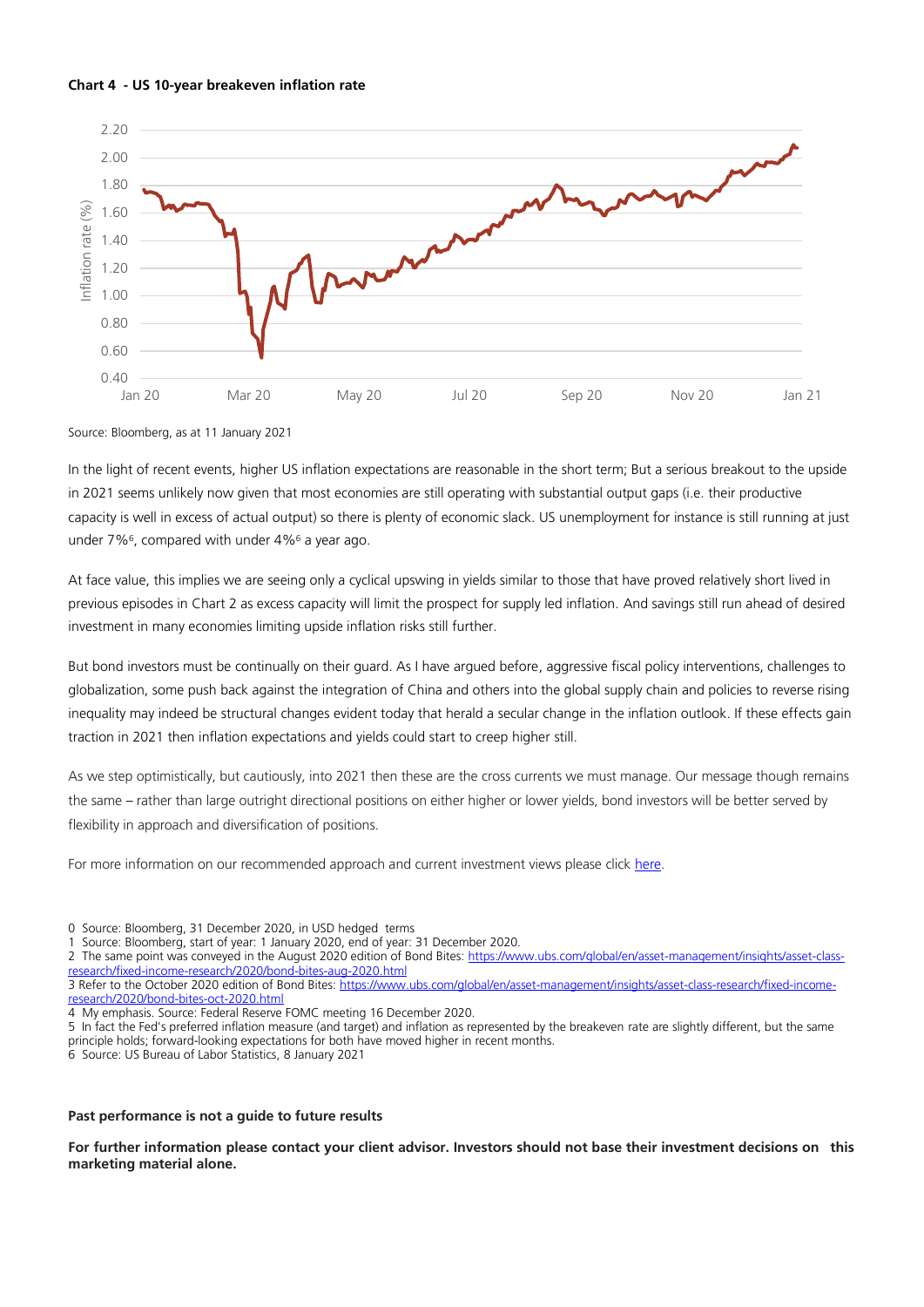# **For marketing and information purposes by UBS. For professional clients / qualified / institutional investors only.**

This document does not replace portfolio and fund-specific materials. Commentary is at a macro or strategy level and is not with reference to any registered or other mutual fund.

## **Americas**

The views expressed are a general guide to the views of UBS Asset Management as of January 2021. The information contained herein should not be considered a recommendation to purchase or sell securities or any particular strategy or fund. Commentary is at a macro level and is not with reference to any investment strategy, product or fund offered by UBS Asset Management. The information contained herein does not constitute investment research, has not been prepared in line with the requirements of any jurisdiction designed to promote the independence of investment research and is not subject to any prohibition on dealing ahead of the dissemination of investment research. The information and opinions contained in this document have been compiled or arrived at based upon information obtained from sources believed to be reliable and in good faith. All such information and opinions are subject to change without notice. Care has been taken to ensure its accuracy but no responsibility is accepted for any errors or omissions herein. A number of the comments in this document are based on current expectations and are considered "forward-looking statements." Actual future results, however, may prove to be different from expectations. The opinions expressed are a reflection of UBS Asset Management's best judgment at the time this document was compiled, and any obligation to update or alter forward-looking statements as a result of new information, future events or otherwise is disclaimed. Furthermore, these views are not intended to predict or guarantee the future performance of any individual security, asset class or market generally, nor are they intended to predict the future performance of any UBS Asset Management account, portfolio or fund.

#### **EMEA**

The information and opinions contained in this document have been compiled or arrived at based upon information obtained from sources believed to be reliable and in good faith, but is not guaranteed as being accurate, nor is it a complete statement or summary of the securities, markets or developments referred to in the document. UBS AG and / or other members of the UBS Group may have a position in and may make a purchase and / or sale of any of the securities or other financial instruments mentioned in this document. Before investing in a product please read the latest prospectus carefully and thoroughly. Units of UBS funds mentioned herein may not be eligible for sale in all jurisdictions or to certain categories of investors and may not be offered, sold or delivered in the United States. The information mentioned herein is not intended to be construed as a solicitation or an offer to buy or sell any securities or related financial instruments. Past performance is not a reliable indicator of future results. The performance shown does not take account of any commissions and costs charged when subscribing to and redeeming units. Commissions and costs have a negative impact on performance. If the currency of a financial product or financial service is different from your reference currency, the return can increase or decrease as a result of currency fluctuations. This information pays no regard to the specific or future investment objectives, financial or tax situation or particular needs of any specific recipient. The details and opinions contained in this document are provided by UBS without any quarantee or warranty and are for the recipient's personal use and information purposes only. This document may not be reproduced, redistributed or republished for any purpose without the written permission of UBS AG. This document contains statements that constitute "forward-looking statements", including, but not limited to, statements relating to our future business development. While these forward-looking statements represent our judgments and future expectations concerning the development of our business, a number of risks, uncertainties and other important factors could cause actual developments and results to differ materially from our expectations.

# **UK**

Issued in the UK by UBS Asset Management (UK) Ltd. Authorised and regulated by the Financial Conduct Authority.

# **APAC**

This document and its contents have not been reviewed by, delivered to or registered with any regulatory or other relevant authority in APAC. This document is for informational purposes and should not be construed as an offer or invitation to the public, direct or indirect, to buy or sell securities. This document is intended for limited distribution and only to the extent permitted under applicable laws in your jurisdiction. No representations are made with respect to the eligibility of any recipients of this document to acquire interests in securities under the laws of your jurisdiction. Using, copying, redistributing or republishing any part of this document without prior written permission from UBS Asset Management is prohibited. Any statements made regarding investment performance objectives, risk and/or return targets shall not constitute a representation or warranty that such objectives or expectations will be achieved or risks are fully disclosed. The information and opinions contained in this document is based upon information obtained from sources believed to be reliable and in good faith but no responsibility is accepted for any misrepresentation, errors or omissions. All such information and opinions are subject to change without notice. A number of comments in this document are based on current expectations and are considered "forward-looking statements". Actual future results may prove to be different from expectations and any unforeseen risk or event may arise in the future. The opinions expressed are a reflection of UBS Asset Management's judgment at the time this document is compiled and any obligation to update or alter forward-looking statements as a result of new information, future events, or otherwise is disclaimed. You are advised to exercise caution in relation to this document. The information in this document does not constitute advice and does not take into consideration your investment objectives, legal, financial or tax situation or particular needs in any other respect. Investors should be aware that past performance of investment is not necessarily indicative of future performance. Potential for profit is accompanied by possibility of loss. If you are in any doubt about any of the contents of this document, you should obtain independent professional advice.

## **Australia**

This document is provided by UBS Asset Management (Australia) Ltd, ABN 31 003 146 290 and AFS License No. 222605.

#### **China**

The securities may not be offered or sold directly or indirectly in the People's Republic of China (the "PRC"). Neither this document or information contained or incorporated by reference herein relating to the securities, which have not been and will not be submitted to or approved/ verified by or registered with the China Securities Regulatory Commission ("CSRC") or other relevant governmental authorities in the PRC pursuant to relevant laws and regulations, may be supplied to the public in the PRC or used in connection with any offer for the subscription or sale of the Securities in the PRC. The securities may only be offered or sold to the PRC investors that are authorized to engage in the purchase of Securities of the type being offered or sold. PRC investors are responsible for obtaining all relevant government regulatory approvals/licenses, verification and/or registrations themselves, including, but not limited to, any which may be required from the CSRC, the State Administration of Foreign Exchange and/or the China Banking Regulatory Commission, and complying with all relevant PRC regulations, including, but not limited to, all relevant foreign exchange regulations and/or foreign investment regulations.